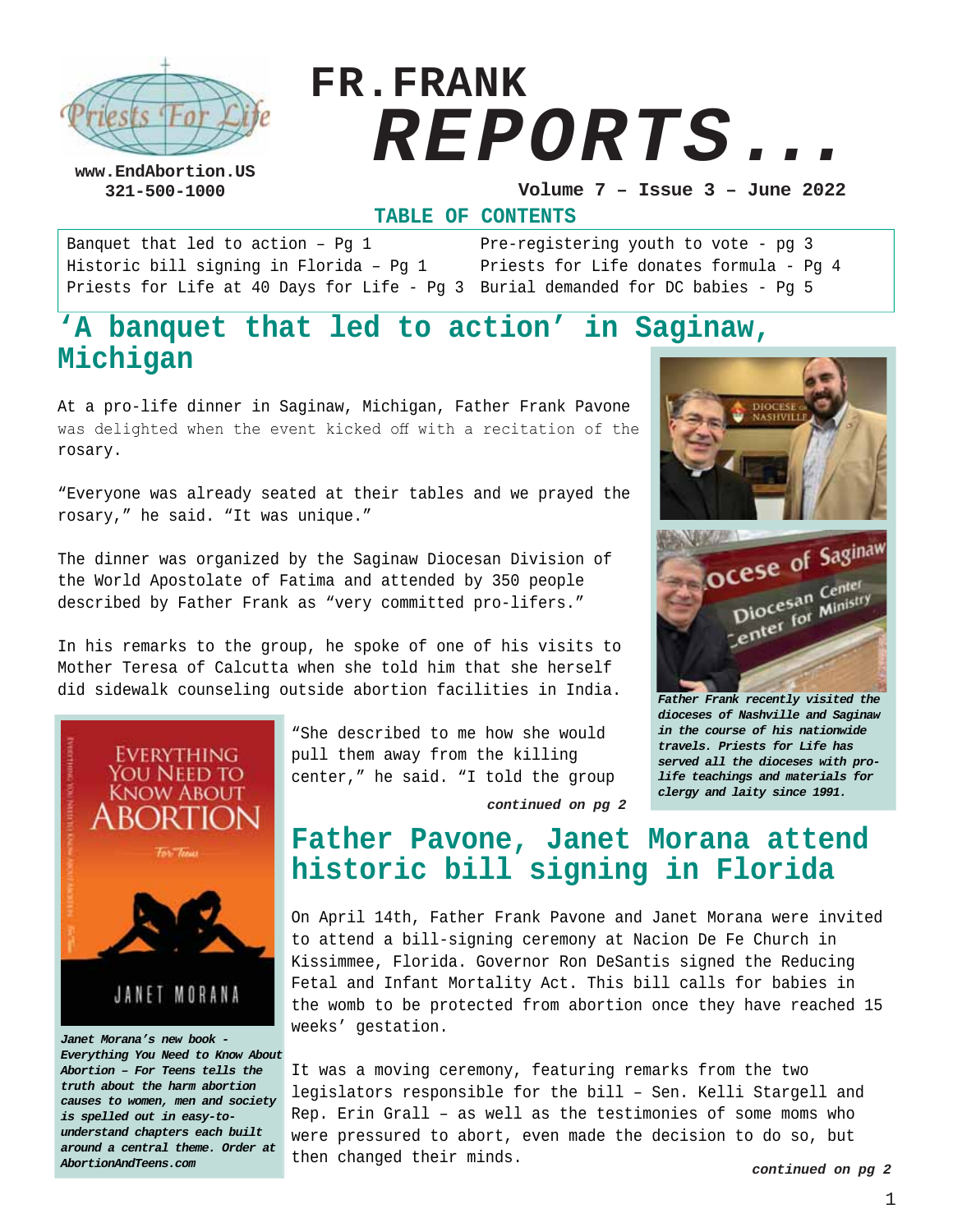### **'A banquet that led to action' in Saginaw, Michigan** *Continued from page 1*

that we need to be more like Mother Teresa, that pro-life means action. Tonight we can enjoy a nice dinner but tomorrow morning we should be out on the street at the places where babies are being killed."

And indeed, the next morning, many of those from the dinner were outside a Saginaw abortion business with Father Frank.

"I would say there were 80 people there, and a number of them said they felt drawn to be there for the first time," he said. "This was a banquet that led to action."

### **Father Pavone, Janet Morana attend historic bill signing in Florida** *Continued from page 1*

"This will represent the most significant protections for life that have been enacted in this state in a generation," the governor said before signing the bill.

Florida has joined a number of Republican-led states that are putting in place meaningful protections for the unborn.

- Oklahoma Gov. Kevin Stitt signed a law making it a felony to perform abortion in his state.
- Idaho passed a Texas-style Heartbeat act that would protect babies from abortion once a heartbeat can be detected. A lawsuit filed by Planned Parenthood has put that law on hold temporarily.
- Kentucky ended abortion in the state on a Wednesday in April as pro-life legislators voted to override pro-abortion Gov. Andy Beshear's veto of pro-life legislation. The law imposes certain requirements on abortion sellers, including a provision requiring that fetal remains be cremated or interred. Abortion mills say it would be too expensive to comply – telling you everything you need to know about abortion being women's healthcare or "reproductive justice." Profit is the real motivation for keeping abortion legal and accessible, no matter how brutal it is to the baby or how dangerous for the mom.

Heartbeat bills, 15-week laws and other measures give us cause to celebrate, but our fight to end legal abortion is



*Florida. Governor Ron DeSantis after signing the bill protecting unborn babies from 15 weeks forward.*



*Fr. Frank Pavone and Janet Morana at the Florida bill signing on April 14*

not over. We must continue to advocate for our brothers and sisters in the womb, no matter how small, until every one of them is safe.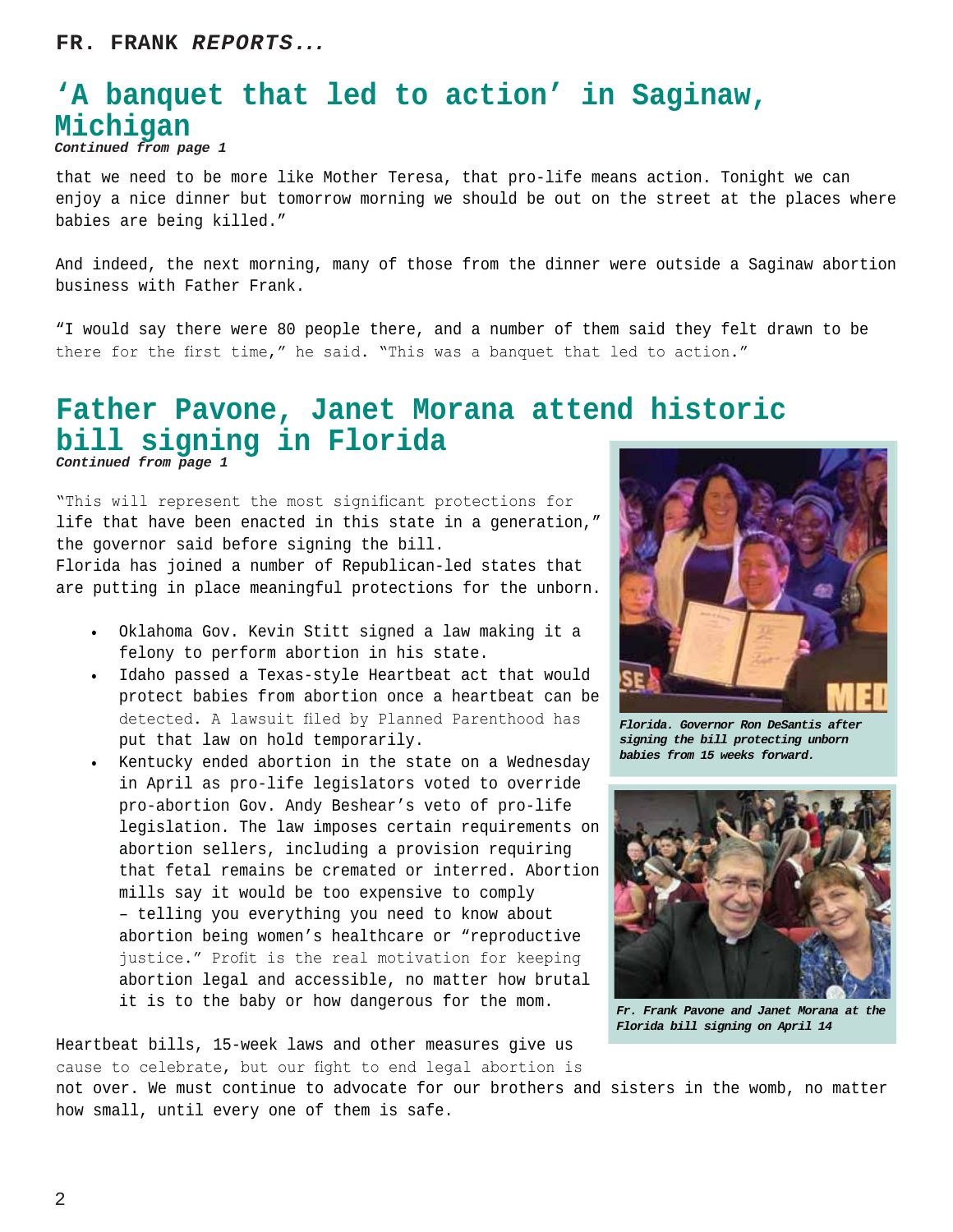

*Fr. Frank Pavone leads 40 Days for Life participants in Lutherville, MD. The day before, Fr. Frank spoke to two groups of school children, grades 1-9 at St. Mark's Catholic School in Catonsville, MD.*

# **Priests for Life leads prayers with 40 Days for Life**

Father Frank Pavone's travels this spring brought him to five 40 Days for Life vigils outside abortion centers. (Years ago, when 40 Days first transitioned from a local to a national level, Fr. Frank was involved in the process to make that successful.)



*Fr. Frank Pavone helps lead 40 Days for Life closing event in Washington, DC.*

While attending the National Religious Broadcasters' conference in Nashville recently, he took time out to pray with those gathered outside a Planned Parenthood there. In Jacksonville, Florida, where he and Janet Morana led a workshop at the Heartbeat International Conference, they both took time out to pray with other pro-lifers outside a Planned Parenthood killing center.

During a trip to Maryland, Father Frank led the closing rallies at two 40 Days sites, in Lutherville and Catonsville. And at the flagship Planned Parenthood abortuary in Washington, D.C., Father Frank was on hand to lead a closing prayer, helping to wrap up another successful season for 40 Days for Life.

"Not a single one of these places had any kind of organized counter-protest," Father Frank said. "It was very encouraging."

The Lenten campaign this year took place in a record 588 locations.

# **Pre-registering youth to vote in these critical elections**

With kids home from school for the summer in many parts of the country, this is a great opportunity to consider helping pre-registering your teenage child to vote in the upcoming primaries depending on the laws of your state.

Preregistration is a process that allows youth under the age of 18 to register to vote prior to their 18th birthday such that when they do indeed turn 18, they are then automatically added to the voter rolls and eligible to cast a ballot. Some states allow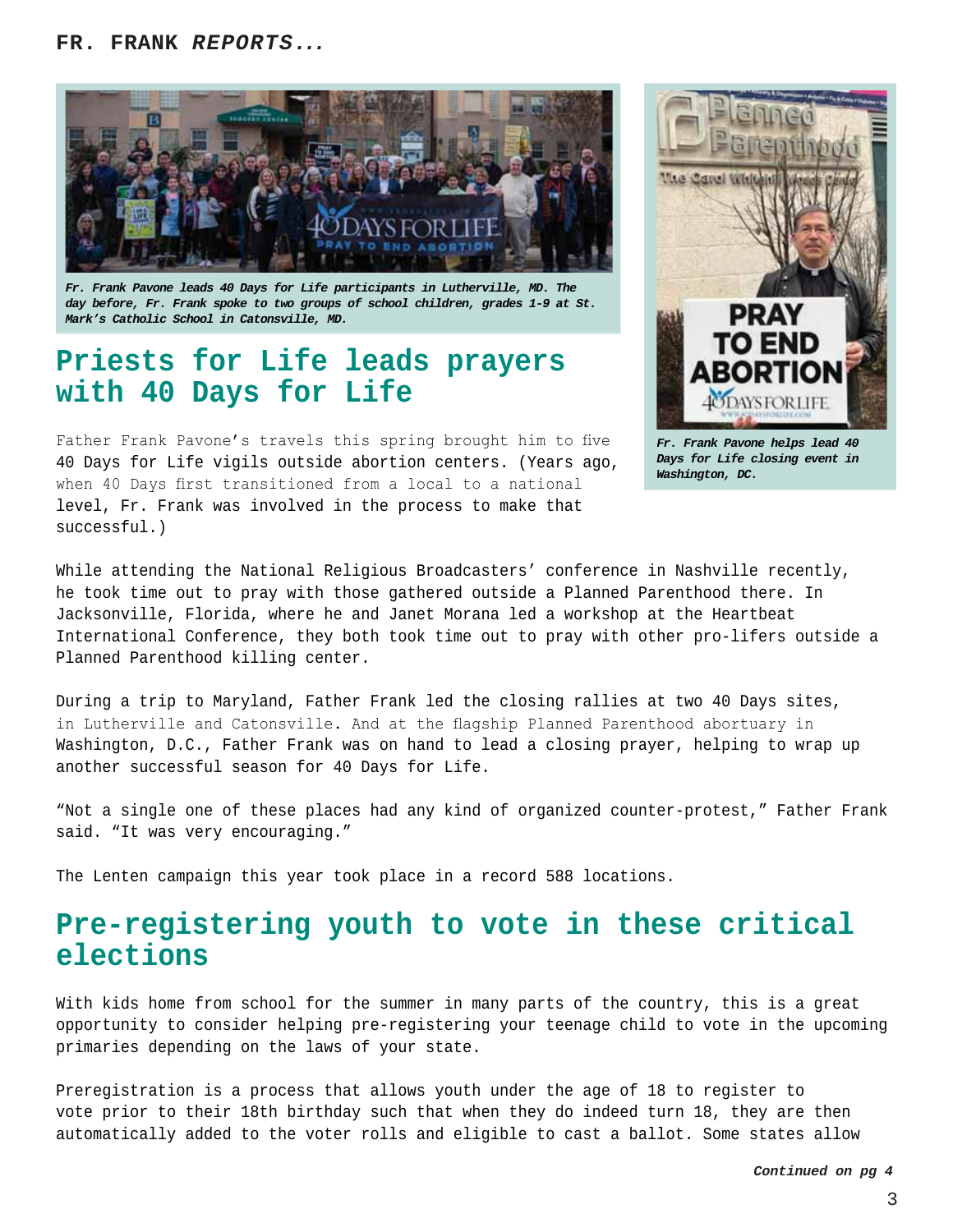#### **FR. FRANK** *REPORTS...*

#### *continued from pg 3*

for 16-year-olds and 17-year-olds to preregister. Other states do not have specific age restrictions but allow any youth to preregister prior to their 18th birthdays provided they will be 18 by the next General Election.

While the exact ages and laws vary by state, one would generally fill out a pre-registration application, and then would be added to the voter registration rolls with a "pending" or "preregistration" status until his/her 18th birthday.

Too many young eligible voters are not properly registered to vote; finishing high school and launching their own lives, whether in college or the workforce, is undeniably a huge life transition. Registering to vote when someone has never done it before amidst these life transitions can easily fall through the cracks. While your child is home this summer with possibly greater access to your assistance, it could be a great time to help him or her with the process of pre-registering to vote especially before going to college this fall or starting a new job.

For more information, go to our website ProLifeVote.com. In the Elections box, the link "Preregistration for Young Voters" will help you find more information for your specific state.

While there, please also sign up for our voter seminars to find out how you can help elect pro-life candidates in this election. You may contact Erin, our Political Outreach Associate, with questions at Vote@PriestsForLife.org.

# Priests for Life staff donates formula to local **pregnancy center**

Gift Entry Liaison Christine Kessler, a longtime Priests for Life employee who made the move to Florida from New York with the ministry, was scrolling through Facebook one day when she saw a post from the Beta Pregnancy Care Center in Titusville that it was running low on infant formula and was hoping for some donations.

Christine brought the request to the morning briefing that starts each day for the Priests for Life staff. Anyone who wanted to donate either cash or formula was invited to do so. Staffers ended up donating \$430, which our receptionists Traci Kirk and Tammy Journey used to buy formula.

Christine and Traci delivered the bounty to the center, where Executive Director Kimberly Severson was happy to receive it.



*Baby formula donated by the Priests for Life*  staff to Beta Pregnancy Center in Titusville, *FL.*

"With the infant formula shortage going on in our country for several weeks, our clients were beginning to struggle to find the infant formula they needed," she wrote in a letter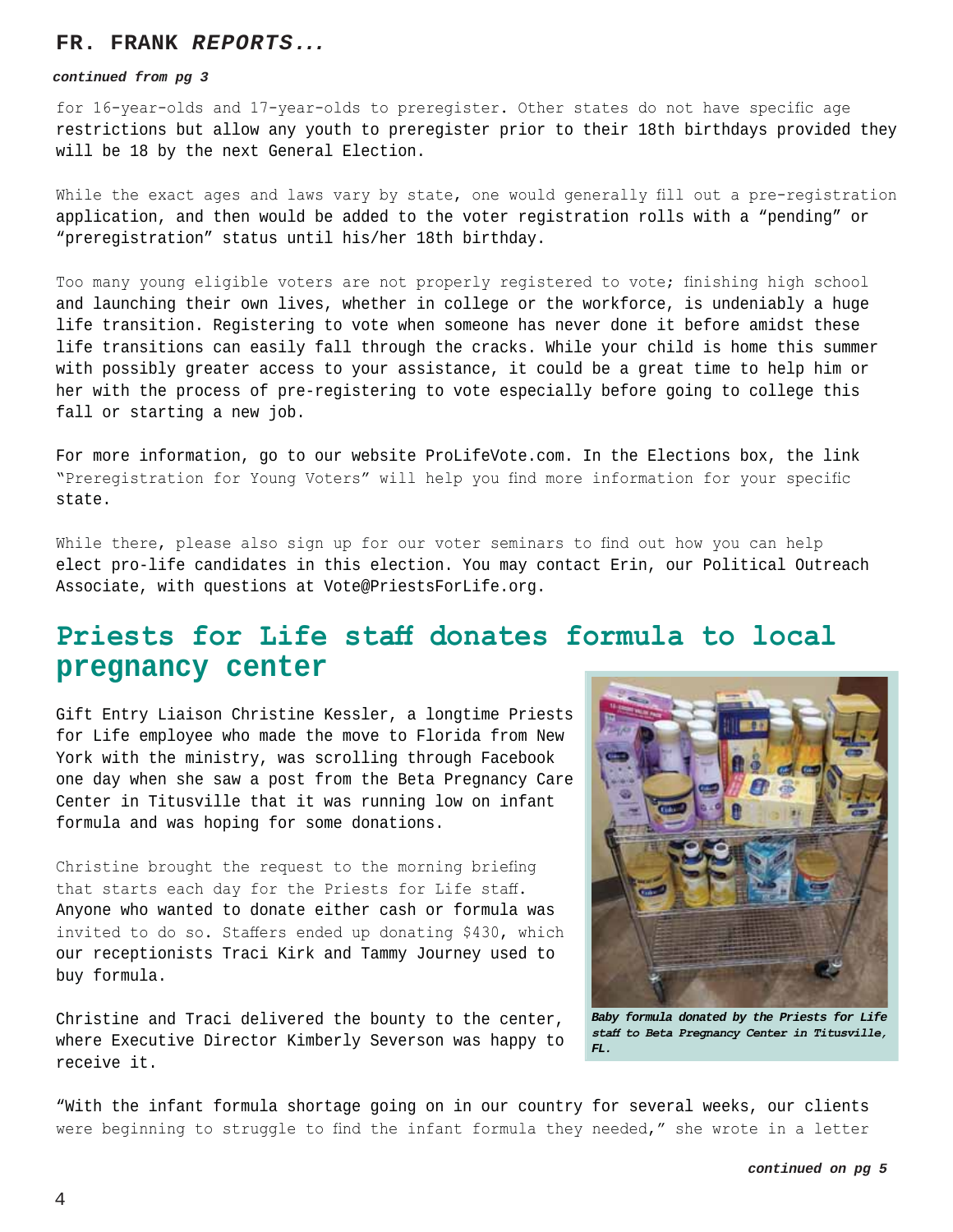#### **FR. FRANK** *REPORTS...*

#### *Continued from pg 4*

to the staff. "Our clients were beginning to dilute the baby's formula, thus depleting the nutritional content to make it last longer. Needless to say, we were surprised and blessed when Priests for Life arrived with boxes of much needed formula for our clients. The infant formula has been distributed to clients who were in dire need. "

"I'm so proud of our staff," said Priests for Life Executive Director Janet Morana. "Not only have they devoted their careers to working to end abortion, but when faced with an immediate need, they did not hesitate to step up and help."

# Priests for Life demands proper **burial for DC aborted babies**

Bryan Kemper Youth Outreach Director

I recently traveled to Washington DC to lead a rally in front on the medical examiner's office where the five remaining babies rescued from the medical waste truck who have not been buried yet are being held.

A few weeks-ago pro-life activists with PAAU (Progressive Anti-abortion Uprising) talked to the driver of the medical waste truck, he was unaware that the so called "medical waste" he was picking up was actually 115 bodies of aborted babies killed in the Washington Surgi-clinic Abortion Mill in DC. When they went through the boxes, they were shocked to find five very late term abortion victims, one of the still in the amniotic sac.



*Bryan Kemper at the Washington, DC Medical Examiner's* office leading a rally Priests *for Life sponsored and holding an image of one of the aborted babies recovered from a medical waste truck on March 25th*

As of writing this, one hundred ten of the babies have received a proper burial and funeral. The five late term victims remain in the medical examiner's office in Washington DC but no autopsies have been performed and no plans are set in place for this to happen. The Mayor of DC is refusing to order an autopsy or an investigation into the probable illegal abortions that took place in that abortion mill.

I joined the activists from PAUU and other pro-life leaders and activists for a rally that Priests for Life hosted in which we demanded action from the medical examiner and the mayor. We displayed photos of the victims to show the world the truth and expose this abortionist. I read the letters written to the Mayor by Senators Lee and Lankford as well as a special message from Father Frank who was leading prayers at abortion mills in Maryland that day.

With several speakers from various pro-life organizations and Lauren Handy, one of the activists who retrieved the babies, we gave dignity to these precious souls. After the rally we all laid flowers on the steps of the medical examiner's office and sang together a beautiful song written by Terrisa Bukovinac the founder of PAAU.

We are still calling on the mayor to order an autopsy and investigation into these illegal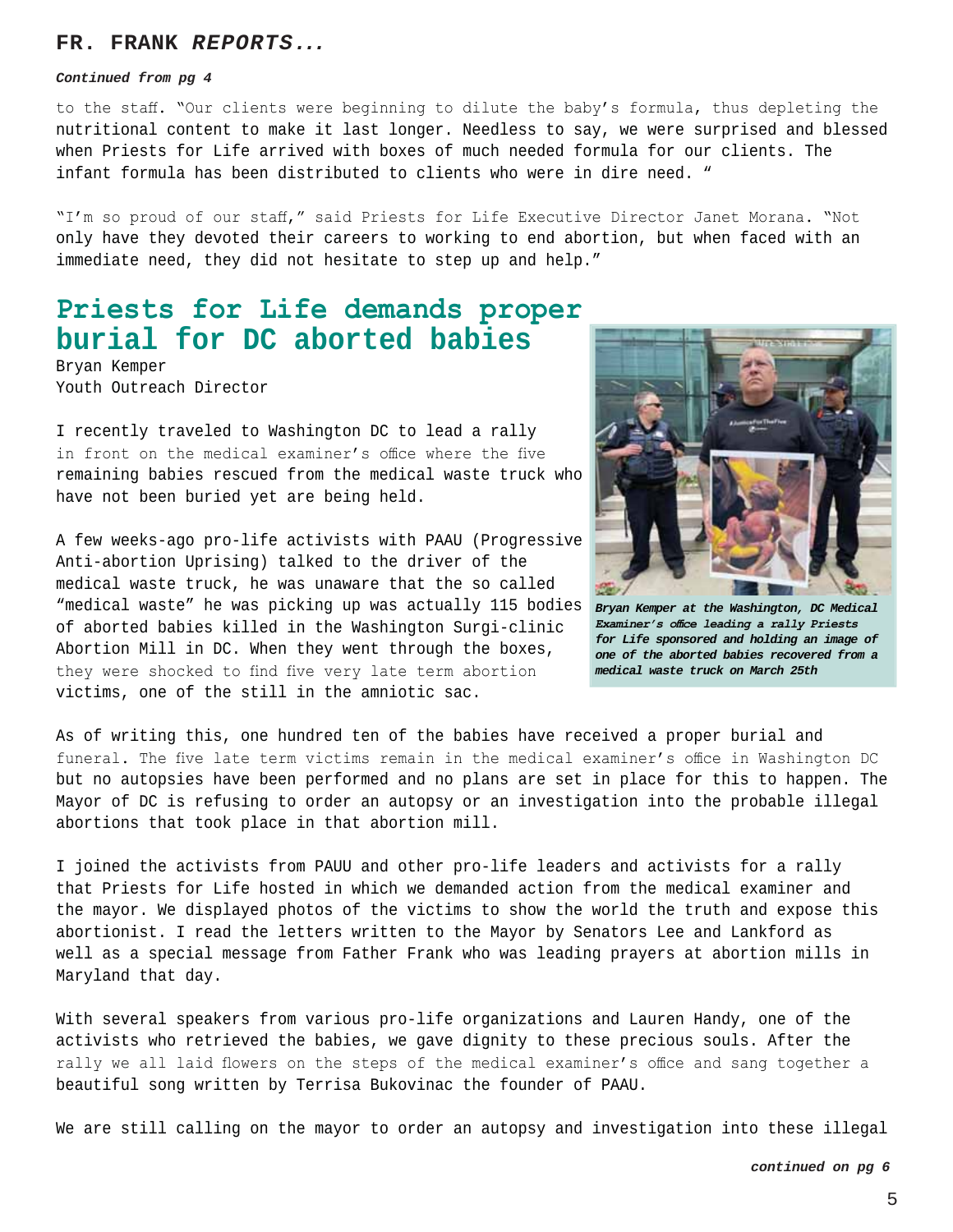#### **FR. FRANK** *REPORTS...*

*Continued on pg 5*

abortions as well as a funeral and proper burial. We will continue to keep you updated as we learn the fate of these precious babies.

NB – Back in 2013, Fr. Frank and I were in a similar situation at the Philadelphia Medical Examiner's office, where we were asking for the 47 bodies they had of babies killed by abortionist Kermit Gosnell. The Medical Examiner refused the request and ultimately cremated the babies. They were buried at a local cemetery where Fr. Frank has led several memorial services. See www.GosnellBabies.com.

### PrayerIntentions.org and ProLifePrayers.com

Please leave us your prayer intentions, as many as you have and as often as you like, at PrayerIntentions.org, and we will remember you in our prayers and Masses!

ProLifePrayers.com is our main prayer website. Visit there often for prayer campaigns, intentions, and resources.

June intention: That those who have had abortions may find mercy in the Sacred Heart of Jesus.

June 11-19: Father's Day Novena (PrayerCampaign.org/FathersDay)

June 26-July 4: Prayer of Thanks for our Nation's Independence (PrayerCampaign.org/IndependenceDay)



*Priests for Life participated in the 2022 Heartbeat International Conference. Fr. Frank Pavone said Mass each day and heard confessions. Janet Morana and Fr. Frank led a workshop on introducing clients to the child in the womb using images as are found at MyHeartBeatsJustLikeYours.com. Priests for Life also had a booth of pro-life materials. In this photo, you see our new booth display which is neater, more modern and more interactive than ever!*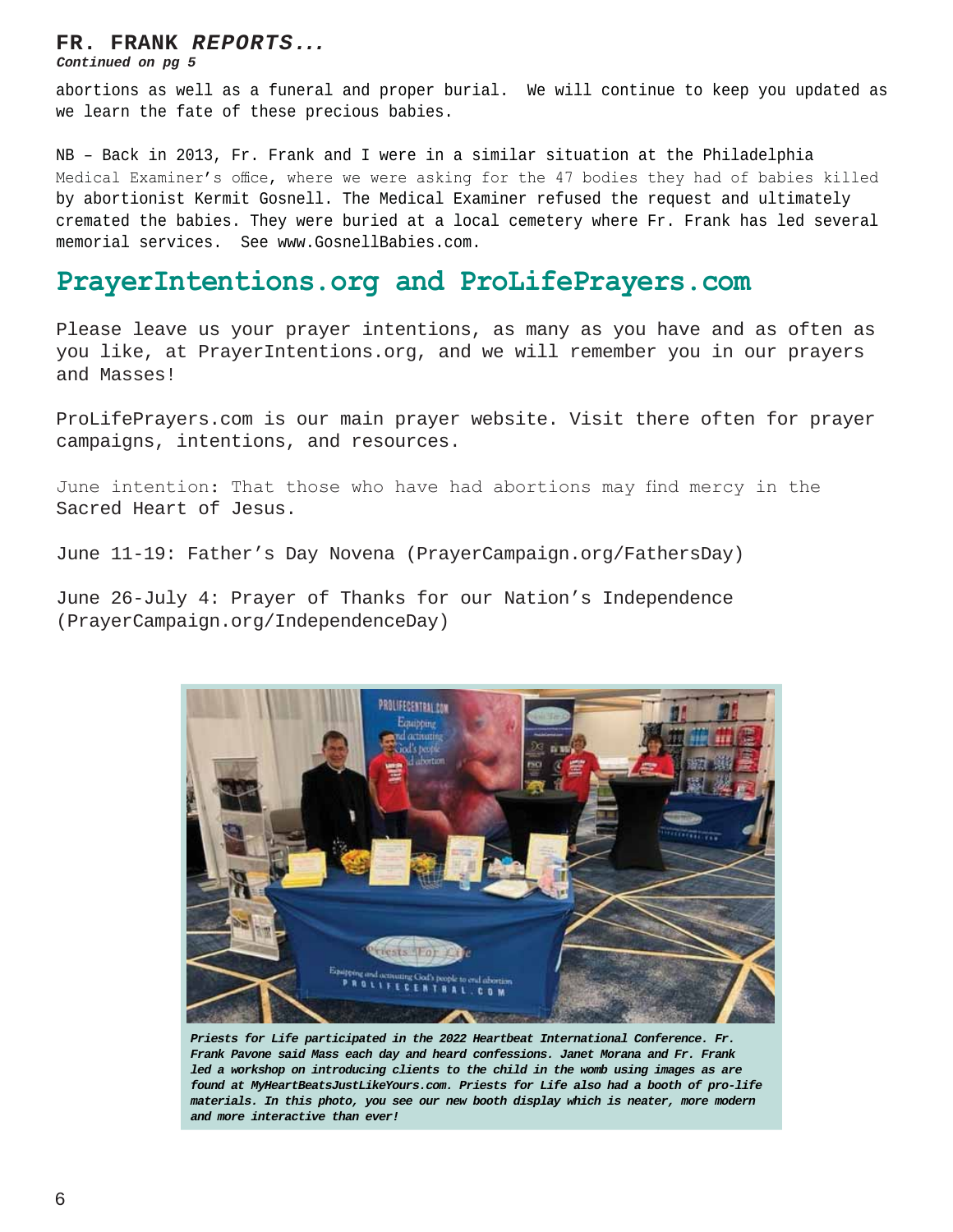

OW THE ANGELS

# **Featured Products:**

**Life, Liberty and the Pursuit of Happiness for ALL Born and Unborn –**  Heather blue t-shirt. with the Statue of Liberty. Women's tailored, scoop neck and unisex crewneck T-shirt available. Wear this shirt on July 4th to proclaim Independence for the unborn!

**How the Angels Got Their Wings** children's book by Anthony DeStefano is a beautifully illustrated, highly entertaining, biblically correct, and theologically orthodox introduction to angels.



**Angels All Around Us**  by Anthony DeStefano explains the awesome and mysterious reality of the spiritual dimension that surrounds and permeates our very existence.

Order at **ProLifeProducts.org** or use this order form and mail in the enclosed envelope to: **Priests for Life • PO Box 236695 • Cocoa, FL 32923**

| I Name:                                                                           |
|-----------------------------------------------------------------------------------|
|                                                                                   |
|                                                                                   |
|                                                                                   |
| Send Life, Liberty and the Pursuit of Happiness for ALL Born and Unborn crew neck |
| t-shirt(#3926): Sm ___Med____Lg ____XL___XXL at \$25 each. Total: \$              |
| Send Life, Liberty and the Pursuit of Happiness for ALL Born and Unborn women's   |
| scoop neck t-shirt (#3925): Sm _ Med Lg _ XL XXL at \$25 each.                    |
| Total: $\frac{1}{2}$                                                              |
| Send Mow the Angels Got Their Wings (#4441) at \$17 each. Total: \$               |
| Send Angels All Around Us (#3267) at \$13 each. Total: \$                         |
| Send I How the Angels Got Their Wings and Angels All Around Us book set (#4442)   |
| for \$25 each. Total: $\frac{1}{2}$                                               |
| We would appreciate an extra donation to cover shipping and handling.             |
| Additional Donation \$ Total Donation \$                                          |
| I made my check payable to: Priests for Life.                                     |
| Please charge my contribution to my credit card:                                  |
| VISA MASTERCARD AMERICAN EXPRESS DISCOVER                                         |
| $Exp:$ /                                                                          |
| 608229<br>Signature:<br>- - - - - - - - - - - - - - - - - -                       |